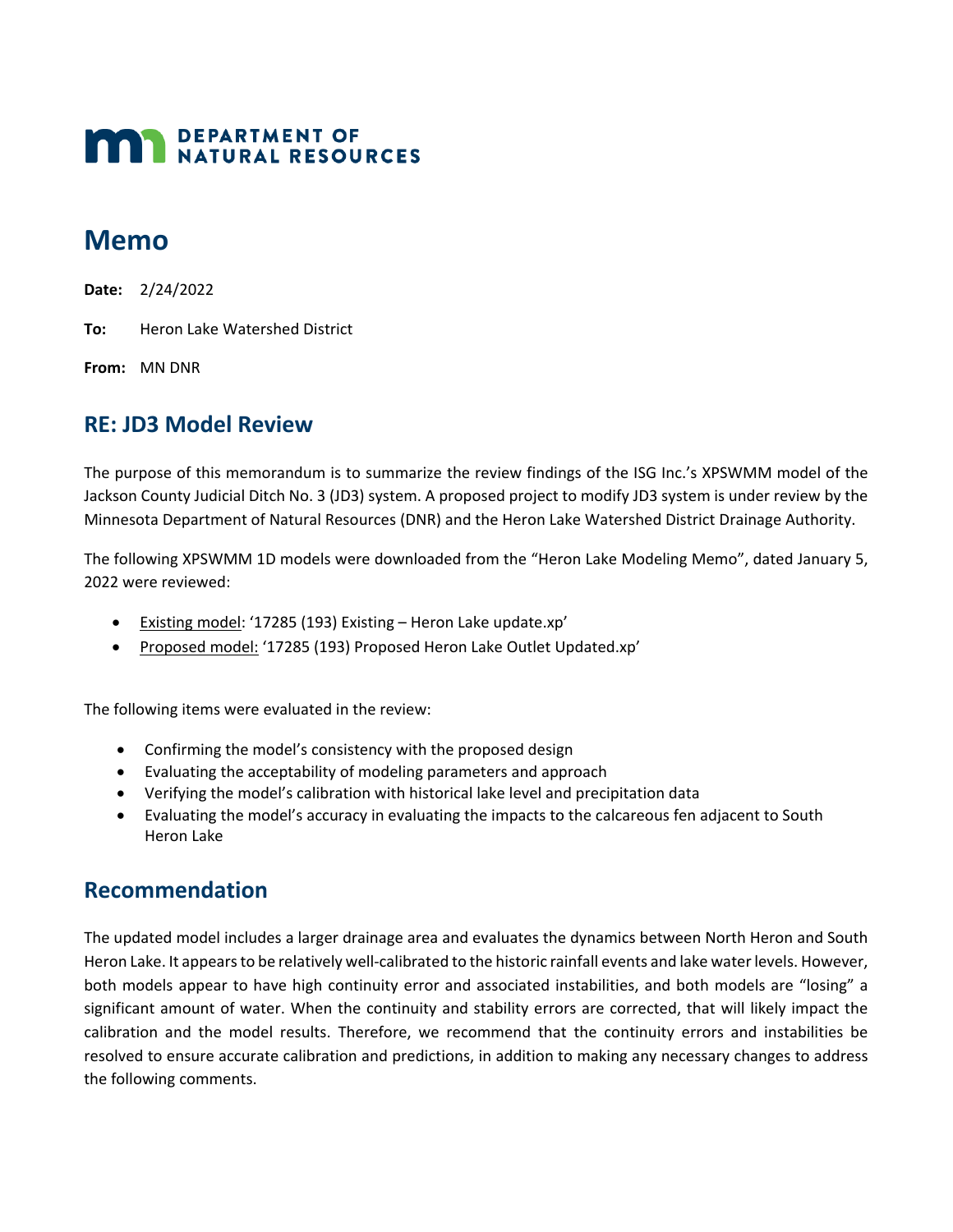## **Comments**

Comment #1: The following files were not available at the time of review and are needed for a more complete and comprehensive review.

- Watershed GIS data (shapefiles) for each modeled subcatchment
- TR55 calculations
- Associated XPSWMM .tif files
- Associated landuse shapefiles

Comment #2: Table E21 in the output file, summarizes the continuity balance at the end of the simulation. This is a measure of the total system inflow minus the total system outflow. The total continuity error in the existing model "17285 (193) Existing – Heron Lake update\_100-yr.out" file is 22.0% and in the proposed model "17285 (193) Proposed Heron Lake Outlet Updated\_100-yr.out" file of 21.9%. This represents a loss of approximately 1.09E+09 ft<sup>3</sup> of water in both models due to continuity error and model instability. According to Table E18, this is considered "Poor" Continuity. Both models should be edited to be run with a "Good" total continuity error shown in Table E21 of less than 2%.

Comment #3: The link between South Heron Lake and North Heron Lake is modeled as a natural section with a custom shape. This conduit has a modeled length of 17,315 feet. In general, natural channel lengths that are too long will cause model instability. This is due to a disproportionality between the channel length, hydrograph being routed and computational time step (i.e., the channel length is much further than the flood wave can travel within the computational timestep being used). Additionally, assuming a constant natural channel shape throughout this entire 17,315-ft length does not account for changes in hydraulic properties throughout the channel between the two lakes. It is recommended to break longer links in the model up into smaller links to avoid numerical diffusion of the computations and lower the overall continuity error.

Comment #4: The "constructed wetlands" at Station 5+00 of Branch H and at Station 125+00 on the Mainline are modeled as a series of natural channel links with storage included within the custom natural section shape. XP-SWMM technical advisors at Innovyze advised that XP-SWMM is not able to accurately compute storage in the constructed wetland with it modeled this way. In addition, Innovyze advised that this storage approach overestimates storage and underestimates flow in the cross section. Instead, it should be modeled as a channel with an overflow to an adjacent storage node(s). The model should be revised to better model these storage areas.

Comment #5: The "constructed wetland" at Station 5+00 of Branch H adjacent to 400<sup>th</sup> Ave is modeled as a series of natural channel links with storage included within the custom natural section shape. The results for the peak flows through Link21 and Link 4934.1 show the peak flow through the "wetland" and at the 54-in RCP outlet decreasing with higher storm events (i.e., for Link21 100-yr peak is 224.778 cfs and 50-yr peak is 226.871 cfs). Please provide an explanation for this modeling result (see figures next page).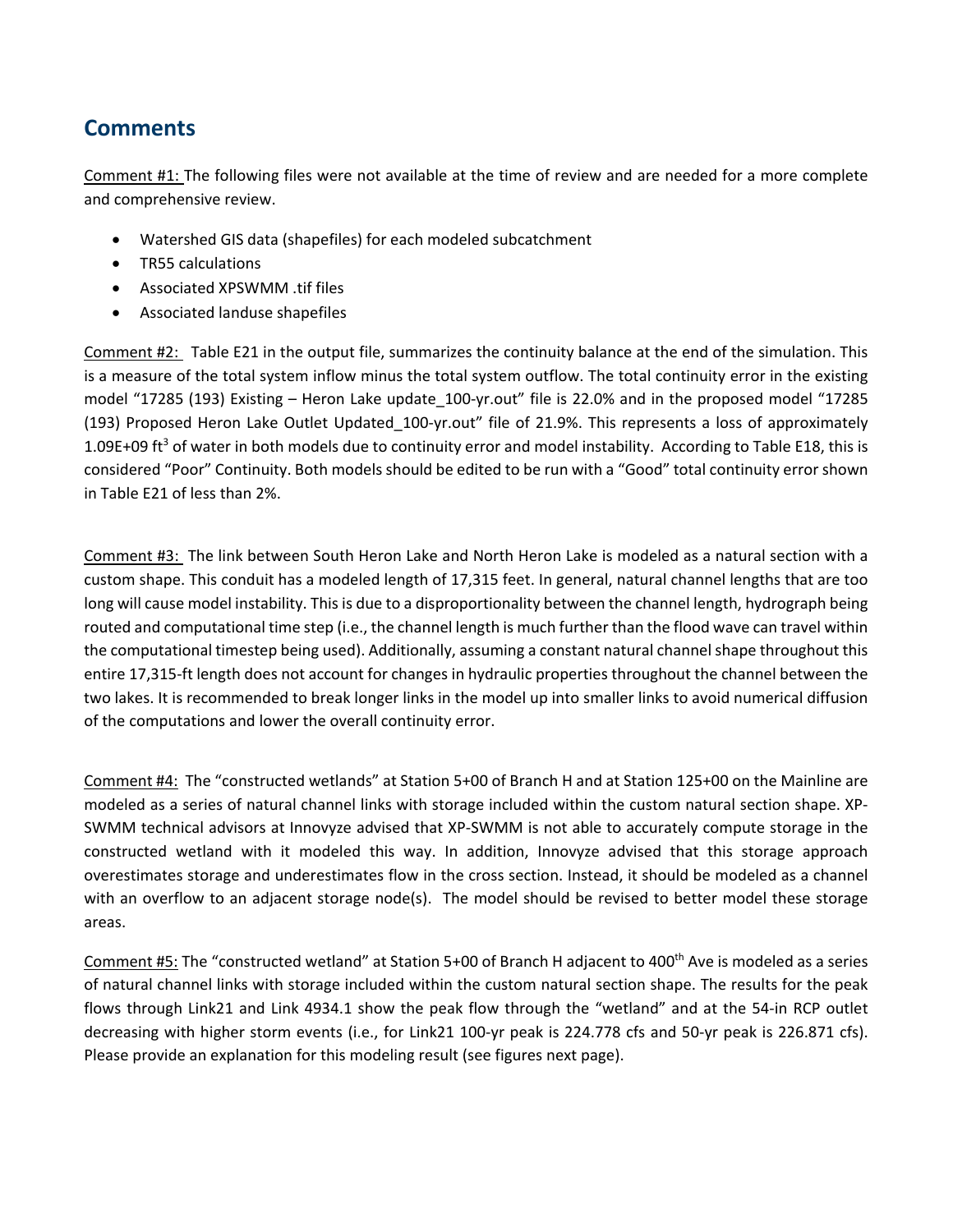



Comment #6: The "constructed wetland" at Station 5+00 of Branch H adjacent to 400<sup>th</sup> Ave is at capacity for the 50-yr and 100-yr storm events, and the excess runoff is being stored with ponding in the nodes. This can be seen in the hydrograph for Node3109 at the downstream end of constructed wetland which has a peak water surface elevation of 1412.579 for the 50-yr and 1413.377 for the 100-yr event, both of which are higher than the highest closed contour in the grading plan of 1411. Furthermore, the output file indicates a total volume of ponded flow stored (See Table 1 below) of 474,000 ft<sup>3</sup>. This ponded volume of water was most likely being routed on the 2D surface before the model was converted to a 1D model, which would more accurately depict any overland flow that took place during larger rain events. The proposed model should be modified to more accurately route the excess flow being "ponded" in the nodes during larger rain events. One example of how this could be accounted for is by modeling the area as a storage node that includes stage storage elevations above the modeled peak water surface elevation in the area for the 100-yr storm.